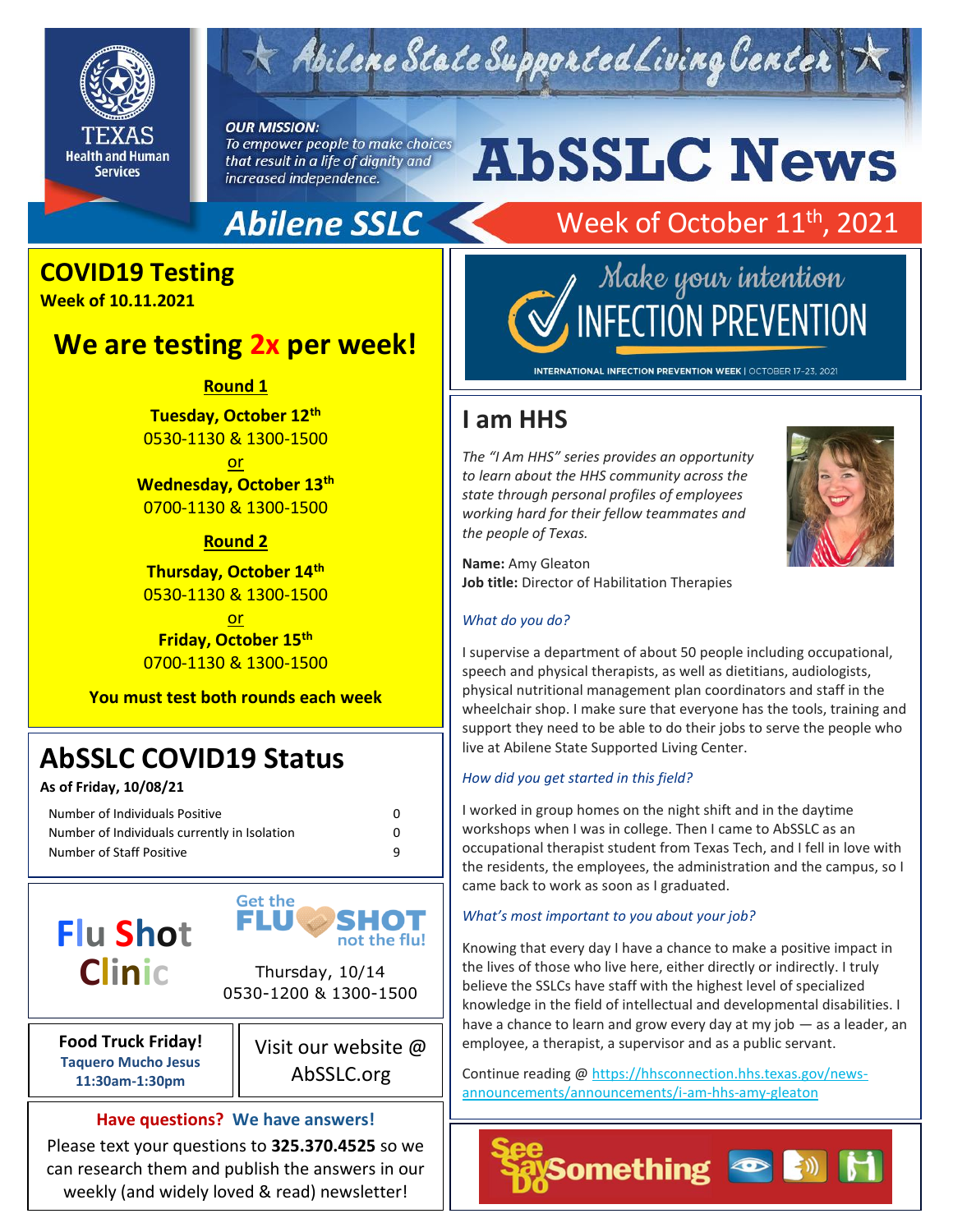### **AbSSLC Campus Fair 2021!**

It takes an army to pull off a campus wide event (especially in less than a month) such as The Campus Fun Fair, and this would NOT have been possible without the following people/groups/departments/stuff…

Thank you to the following people who eagerly agreed to have water dumped on their head over and over and over…. YOU put a smile on the face of everyone who hit the target (or missed)!

| Jeff Goza (ADoA)                           |
|--------------------------------------------|
| Courtney Pearce (QIDP) x 2                 |
| Jeff Branch (DRS)                          |
| <b>Ricky Watkins (Maintenance)</b>         |
| Mel Mendoza (FCT&D)                        |
| <b>Phyllis Grubb (Vocational Services)</b> |
| Ryan Lineweaver (FCT&D)                    |
| Suzanne Sargeant (Hab Services)            |

Cody Carroll (Transportation) David Daniel (ADoP) Canesha Roberts (Voc Services) **Mike Horton (Voc Services)** Colin "Legs" Dawsey (FCT&D) Jarrod Zamora (FCT&D) Alexis Escobar (Maintenance) Justin Rivera (Recreation)

A special Thank You to the **Maintenance Crew** who was available and ready with each and every call (x100) to help with water temps, leaky faucets, fixing the dump buckets, picking up helium, etc! Ya'll are THE best and we appreciate you so much!

Shout out to the ever so talented **Orthotics Crew** who made the button operated catapult and Dump Bucket stands! These are wonderful! Thank you for the work you put in to making these so we could enjoy them at The Campus Fun Fair. Also, thank you for coming to repair each time we called. Y'all helped make the fair SO much fun … and cooler!

Thank you to the **ATCs**, **Activity Centers**, **Community Relations**, **Social Workers**, **QIDPs**, and **Vocational Services** for working the booths! You're SOOOOO awesome (regardless what Goza says about you)!

Thank you to **Hab Services/Dietary** and **Suzanne** and the **Hab Crew** for preparing diet sheets & serving popcorn, cotton candy, snow cones, and water and for all you did to help keep everyone safe!

Thank you to the **Volunteer Services Council** (VSC) for providing funds for the prizes, snow cones, popcorn, photo paper/backdrop, cotton candy, May Farm, T-shirts, and Helium for balloons. Also, to the generous donors who give to the VSC! This event would not have happen without you and your generosity.

Thank you to the **May Farm** for adjusting and readjusting your schedule so the animals could visit for 2 days!

Thank You to the **Taylor County Expo Center** for letting us borrow decorations for the fair and for donating the award ribbons for the art contest.

Thank you to **TMI Advertising Agency** for the donation of prizes for games.

Thank You to **Barbara Marrow** and the **FCT/D judges** who had THE hardest time awarding ribbons for the wonderful and amazing art pieces submitted.

Thank You to all the **T-Shirt Makers** for using your heat presses on overdrive to make 260+ T-shirts. And Thank you to **Kenny** Dry and **Doreen** for finding T-Shirts for a reasonable price for us to purchase and delivering them to us.

Thank you to **Activity Centers** for the Welcome Banner. It's too cute!! Great job, as always!

Thank you to **Vecente Ramos** (Housekeeping) for coming out to OWT to keep us tidy!

A Special Shout Out! to the folks who provided our amazing live music for the fair:

> Orlando Estrada Ethan Baird & Mason Walker M&M (Dr. Murray & Misty Mendez) Jamison Priest

Thank you to "**the individual from 6380**" for the awesome signs you made for each booth.

A VERY special Thank You and Shout Out to the hardworking and always amazing **Recreation & Transportation Crew**. Y'all put in countless hours of time, energy, steps, planning, and sweat to make this event happen. YOU made sure it was organized & safe for all, set up/took down, set up/take down shade tents, made cotton candy, popped corn, decorating the campsite, iced down water, got ice for snow cones, organized prizes (all done in the "middle of the night"), made the schedule, transported people to/from the fair, provided assistance while at the fair, made sure everyone who wanted to attend was able to, made bags for those not able to attend, took care of the farm animals, remained enthusiastic each time you brought a different group, AND made sure every single person had THE best time. THANK YOU THANK YOU!!!!

If I missed anyone … please know your hand/heart/part in this did NOT go unnoticed. It's because of YOU that this event took place, everyone had a great time, smiled, and enjoyed this opportunity

THANK YOU (And … please know I didn't intentionally forget you … I'm old, tired (from being at work *almost* on time  $\odot$  for 2 days in a row), and still drowning from the buckets of water that were dumped on my head. Please forgive me!)

~ Shae Butts